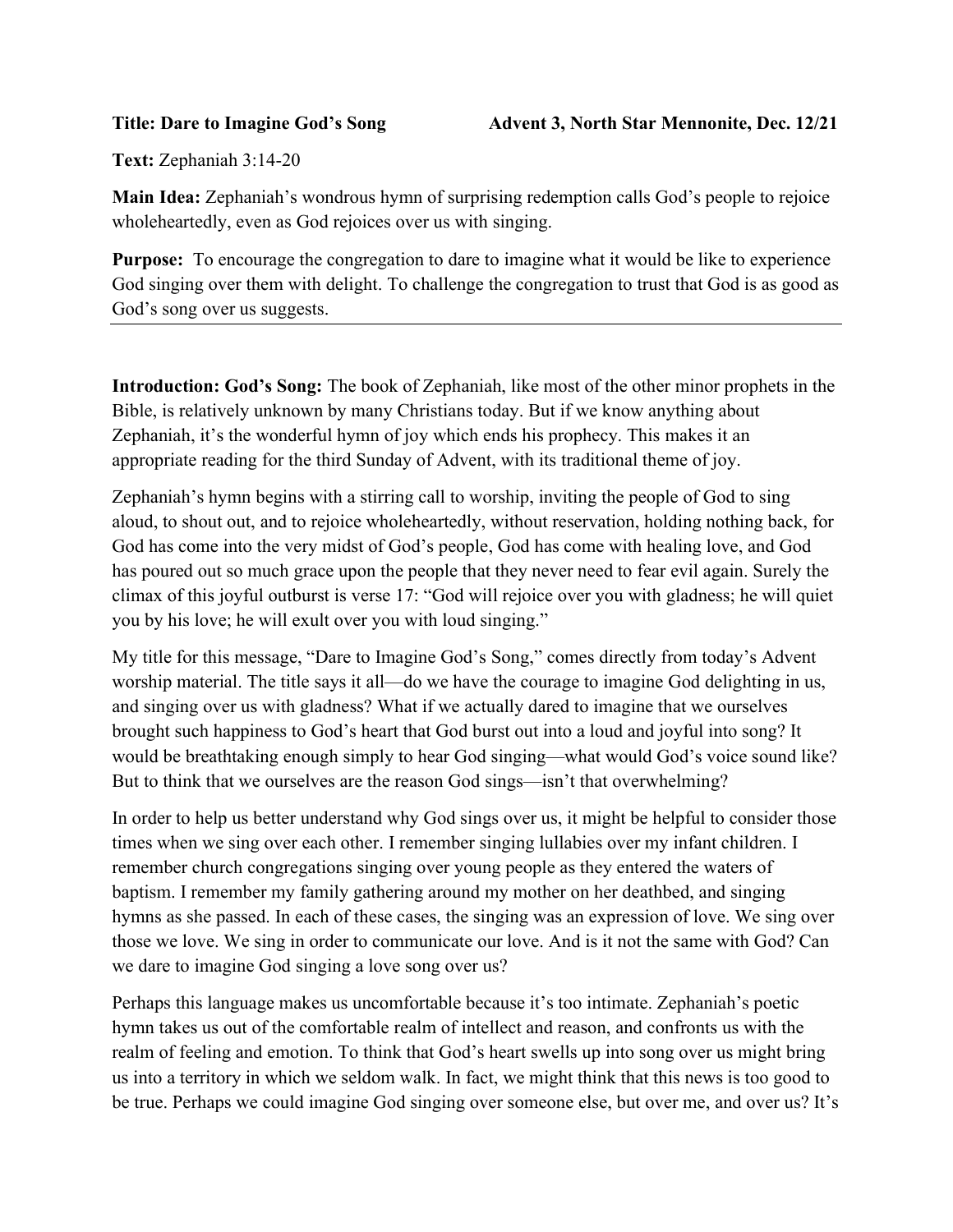easy to throw up the protest, "We're not worthy of such a song." And so our own egos might get in the way of our experience of God's joy, our egos which want to prove ourselves worthy of God's love, rather than receive it as a beautiful gift.

Context: Gloom and Judgment: How can we answer such an objection, that we are unworthy? Well, if we truly want to understand God's song, we need to put it in context, which means we need to know more about the rest of the prophecy of Zephaniah. The call to rejoice has a reason; it's not fabricated out of thin air. Having started by reading the hymn of joy, we might be surprised that the rest of the book, everything that precedes the hymn, is full of doom and judgment; it contains some of the gloomiest passages found in the entire Bible. Now, Zephaniah ministered during the reign of King Josiah of Judah, following the disastrous reign of evil King Manasseh. In the aftermath of Manasseh's reign, who ruled as a cruel tyrant, Zephaniah is almost driven to despair. The people of Judah committed idolatry, their political leaders were corrupt, their religious leaders were faithless, violence was epidemic, and the citizens of Jerusalem oppressed the poorest and the weakest among them.

There is one condemnation in Zephaniah's prophecy that I find particularly striking. Zephaniah does not only denounce obvious and blatant sins, like murder or fraud or theft. He also refuses to let off the hook those people who remain complacent to the suffering around them, those people who say, in chapter 1:12, "The LORD will not do good, nor will he do harm." In their own indifference to the suffering of their neighbours, these people also assume that God is indifferent. This amounted to a bold accusation, saying that God himself didn't care about the life of his people, that God remained unaffected by their terrible actions and attitudes, and that God would not intervene for better or for worse.

Zephaniah immediately puts that lie to rest with the opening words of his prophecy, when he announces God's judgment not only on Judah, but on the whole world. Listen to how he begins: "I will sweep away everything from the face of the earth, declares the Lord, I will sweep away both man and beast, I will sweep away the birds of the heavens and the fish of the sea, and the idols with the wicked."

Someone who doesn't care does not express anger like this! As Zephaniah sees it, God is anything but indifferent to idolatry, violence and oppression. For all of these actions bring harm, and God will not stand idly by while the strong devour the weak, and while the apathetic do nothing about it. God absolutely cares, proclaims Zephaniah, and God will demonstrate how much God cares with devastating judgment. For God's judgment is ultimately intended to protect the vulnerable—God cares so much that God will not allow them to be trampled on. And Zephaniah is just getting started. He goes on to pronounce judgment on the surrounding nations of Philistia, Moab and Ammon, Cush, and Assyria. Verse after verse of Zephaniah is relentless judgment, which builds to a crescendo in these words spoken about Jerusalem at the beginning of chapter 3: "Woe to the city of oppressors, rebellious and defiled! She obeys no one, she accepts no correction. She does not trust in the LORD, she does not draw near to her God." But the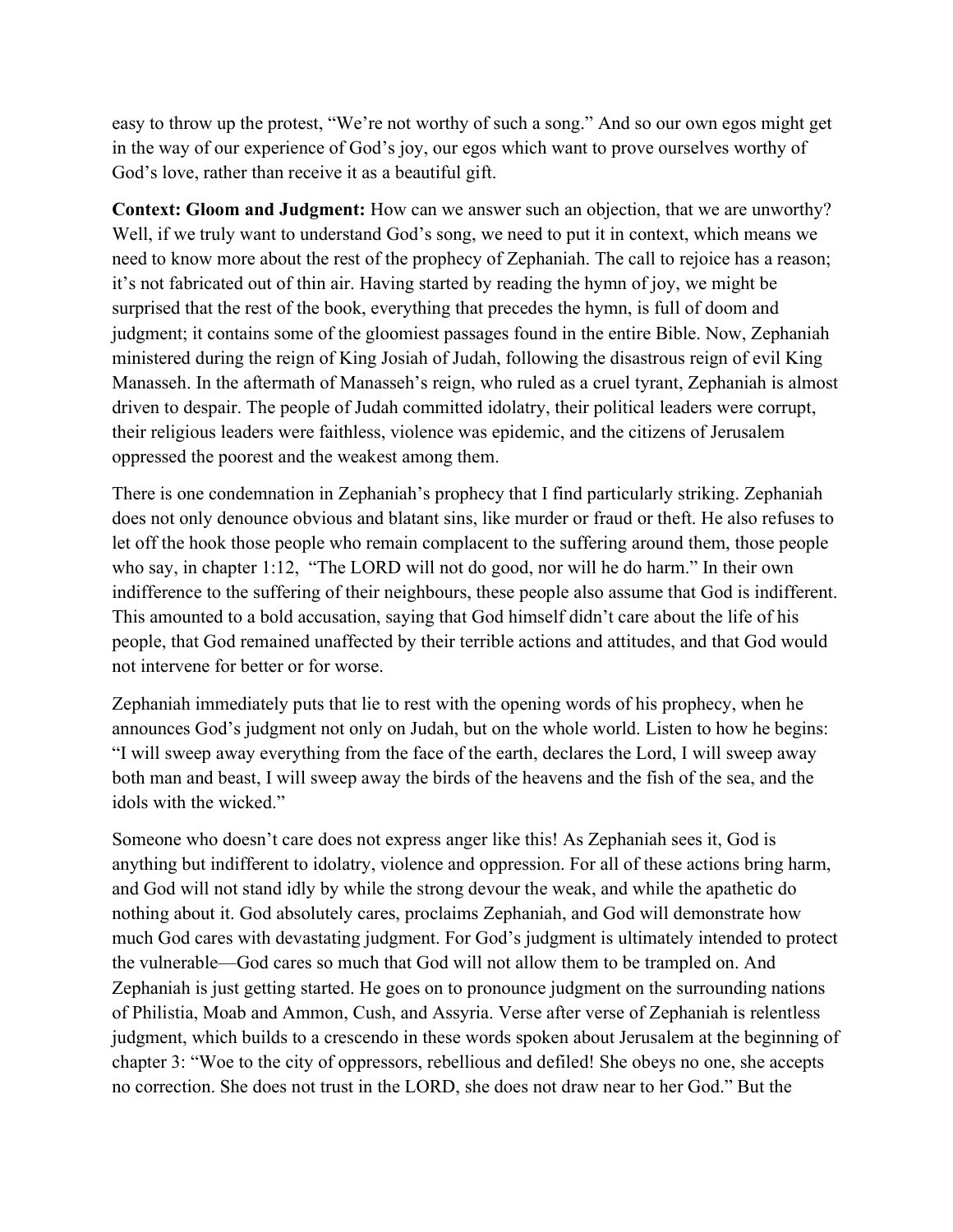climax of God's verdict is found a few verses later, when the whole world again falls under God's judgment: "I have decided to assemble the nations, to gather the kingdoms and to pour out my wrath on them—all my fierce anger. The whole world will be consumed by the fire of my jealous anger."

Singing in the Dark: Amazingly, it is just a few short verses after this that we find Zephaniah's great hymn of joy. How can this be? When seen in its context, this is a song sung in utter and complete darkness. When the night is deepest, and all light is extinguished, when all humanity is blanketed in cold shadow, a voice begins to sing. The voice calls Jerusalem to rejoice, even as the voice declares divine forgiveness: "Be glad and rejoice with all your heart, daughter Jerusalem! The Lord has taken away your punishment, he has turned back your enemy. The Lord, the King of Israel, is with you; never again will you fear any harm."

This is a great reversal, when expected judgment becomes overwhelming mercy that leads to new life. What makes the decisive difference is the arrival of God's presence. It is God's gracious and forgiving presence which brings celebration and cause for joy.

Some Bible scholars see in Zephaniah a warning about God's people going into exile, followed by their promised joyful return from exile. That is quite possible, but Zephaniah doesn't provide enough historical references to declare that with certainty. Regardless, one sure point which we can declare is this: seen in the light of its harsh context, Zephaniah's song surely shows us that God's people were not worthy of God singing over them, but God sang anyway. They were not worthy of God's visitation, but God came anyway. Zephaniah's song is pure grace: it is not about our goodness, it is not about what we have done, but it is about what God has done. Zephaniah teaches us that joy is never greater than when we receive completely unexpected and undeserved good news.

This time of year is not only Advent season, it is also exam writing season for high school and university students. I remember a great scare that I had on one of my exams in my university days. I had read the schedule wrong, and realized too late that I had missed my organic chemistry final. I thought it had been scheduled for 2 PM, but when I showed up to write it, I discovered, to my horror, an empty exam hall. When I realized my error, I immediately rushed off to my professor's office, with my heart pounding fearfully in my chest. I was well aware of the university's policy, that showing up on time for exams was the student's responsibility, and that missing an exam would automatically result in a failed grade. When I found my professor, I apologized with great embarrassment. I didn't know him and he didn't know me, because there were hundreds of students in the class. But nothing could have prepared me for what happened next. He sat me down in his office, behind his own personal desk, in his own personal chair, gave me the exam paper, and asked me some questions about myself to calm my nerves. Then he put on some Christmas music, brought over a box of chocolates and told me to eat as many as I wanted, and then he left me to write the exam. I've never felt so happy or relaxed writing an exam in my life. Instead of the F I deserved through my own error, my final mark for the course actually ended up being an A+!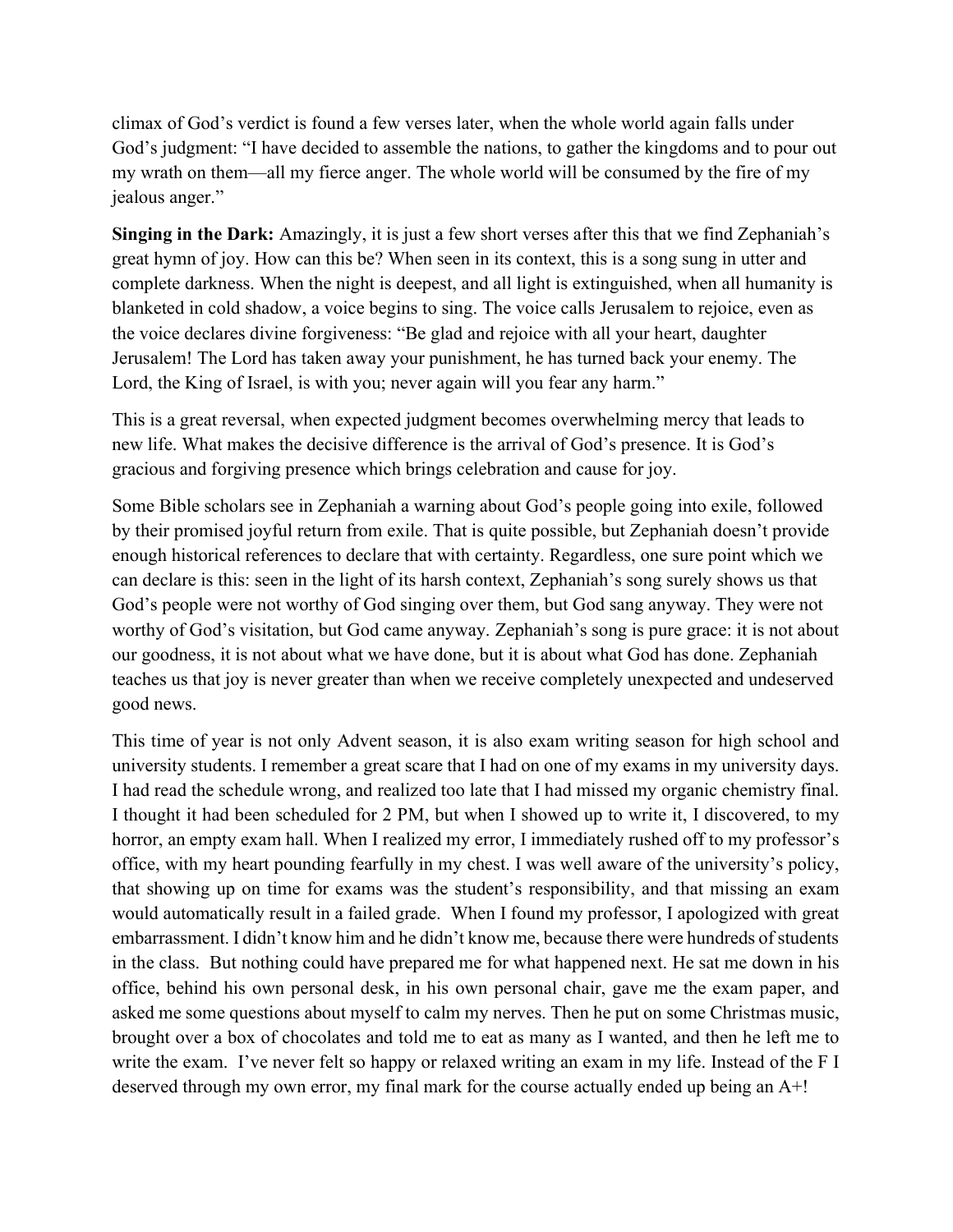This is the very kind of thing going on in Zephaniah's prophecy, only it deals with matters of far greater significance than an organic chemistry exam. The grace my professor showed me is only a small foretaste of the wonderful grace which God pours out upon us as God's people.

The Incarnation: What's more, God's grace is a further and deeper expression of God's care. If God's pronounced judgment against sin is an expression of God's care, how much more so is the arrival of God's presence with the announcement of forgiveness? To the people who said, the Lord does not care, the Lord will do nothing either good or bad, Zephaniah portrays the exact opposite. Our God is not indifferent, observing human life from a distance. Rather, at this time of year we remember how God entered into our world in human flesh, in the mystery and wonder of the incarnation. God cares about us so much that God came to be with us.

Zephaniah's remarkable song in the dark reminds me of Zechariah's song in Luke 1: "And you child, will be called the prophet of the Most High, for you will go before the Lord to prepare his way, to give his people the knowledge of salvation through the forgiveness of their sins. In the tender mercy of our God the dawn from on high shall break upon us, to shine on those who dwell in darkness and the shadow of death, and to guide our feet into the way of peace."

The fullness of Zephaniah's joyful prophecy is realized in the coming of Jesus. When the long shadows of night seemed impenetrable, Jesus pierced through them and came to be with us. His light did not shine on those who somehow deserved it, but on those who dwelt in darkness and the shadow of death. The basis of our joy today is the mercy God has shown in caring so deeply about us and our world that God came to us in Jesus, through whose birth and life and death and resurrection we have received redemption, the forgiveness of sin. In the light of such love, we also, like those whom Zephaniah addressed, no longer need to fear any harm.

Rejoice Wholeheartedly: What is the appropriate response to such good news? All of this brings us back to Zephaniah's song and its stirring call to worship: "Sing aloud, O daughter of Zion; Shout, O Israel! Rejoice and exult with all your heart, O daughter of Jerusalem!" Such joy and celebration are a vital part of our spiritual lives. When our joy in God mirrors God's joy in us, we find the strength to live faithfully as God's people in this world.

It's for this reason that I think it's an excellent idea for the church to set aside one Sunday every year, during the season of Advent, to encourage us to live as joyful people. Zephaniah calls us to rejoice. So too does the apostle Paul in Philippians 4:4: "Rejoice in the Lord always, and again I will say rejoice!" Of all people, we as the followers of Jesus have every reason to live with a spirit of carefree celebration. God is with us. God has forgiven us. God delights in us. And we have nothing to fear.

To rejoice is a choice. We can either choose apathy, or we can choose to rejoice. Apathy results when we think that God doesn't care, like many of the people of Judah in Zephaniah's day, while rejoicing results when we remember how very much God does care. This does not mean that it's always easy to celebrate. A number of years ago three young women from Edmonton, all